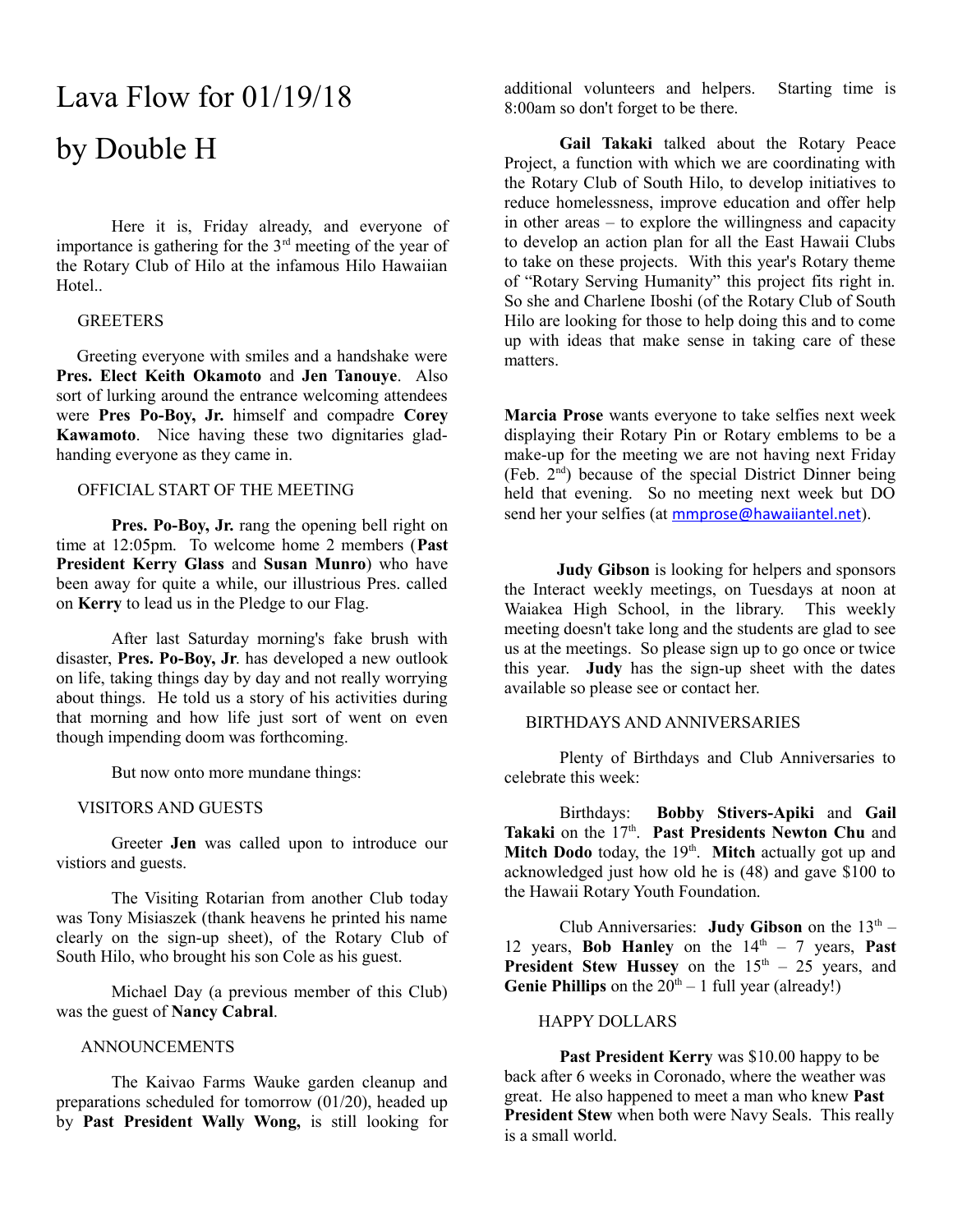**Gail** was happy just to have another birthday, donating \$65.00 to our Club's general fund (is that a clue to some vital info about her birthday?).

**Mike Meyer** was \$4.00 happy about being on a bike ride last Saturday and not really knowing about the supposed probem going on.

**Nancy** was happy about the upcoming  $26<sup>th</sup>$ Pana'ewa Stampede

**Past President Jim Cheney** was \$10.00 happy for the help he got from **Mike Meyer** earlier in the week when his car battery died in the middle of a parking lot downtown. Without **Mike**, he still might be stranded there.

**Past President Jim Kennedy** was \$20.00 happy that he did not go overboard last Saturday about the news of our impending doom. He figured, "what the heck?" and was rewarded for his lack of action.

# FOUNDATION NEWS

Assistant District Governor and **Past President Randy Hart** called up **Past President Kerry** to thank him for his work last year as Chairman of the Rotary Foundation Committee for our Club. Our Club received a banner recognizing our 100% EREY contribution and for our total contributions to the Rotary Foundation in general: in the top 4% of all Rotary International's 35,000 Clubs, in the top 14% for EREY contibutions and in the top 12% for per capita giving. We are a great, generous Club and received this citation for our giving and being a well-rounded Club.

#### GUEST SPEAKER

Today's speaker was our own **Nancy Cabral** who managed to relate much of her personal feelings about life and starting in her business (and then, of course, talking about the Pana'ewa Stampede Rodeo and how it came to be).

Her early life was like how many kids have, with good family ethics and a decent education. Unfortunately this doesn't always seem to help when selecting a mate resulting in her first marriage having real problems. Without delving into too much detail, she related that domestic abuse became a real concern and that domestic abuse IS A CRIME.

She wound up living in cars and women's shelters, basically safe houses where no one knows where you are or can get after you. That's one of the reasons she likes our Rotary Club so much because we

sponsor such places and do so much including all the little things that mean so much to people. She now goes out of her way to help those who helped her in her early young years. These organizations help their "cliental" make better choices.

Being homeless sort of got her going into property management. Having the determination and strength to work hard and do well, she, over the years, has attained ownership in about 40 residences now, which obviously most are rented out.

By working with and for the community, and using Rotary's ideals, she has developed her company into the force it is today. She has used advise from fellow Rotarians throughout the years and thanks us all for our help to her. This is one of the many reasons she gives money and help to the many organizations we try to help.

She has maintained membership in our Club for over 30 years and, in sort of a joking manner but now is coming into play, agreed to a Past President a long time ago to become our Club President in our  $100<sup>th</sup>$  year, never thinking that this day would really come. But lo and behold, our  $100<sup>th</sup>$  anniversary is right around the corners and we are holding her to her promise. But she is looking forward to it and wants to make our  $100<sup>th</sup>$  year be memorable in the annals of Rotary.

But in the mean time, her passion is the Rodeo and the fun she has with it. The Pana'ewa is in its  $26<sup>th</sup>$ year and has a lot of events that many mainland rodeos don't have because of our Hawaiian background. She talked about cattle, the industry growth (and problems because of it) and the ideas that royalty and government used to make it work.

Waikoloa and west Hawaii (before the lava flows) used to be forested in Sandalwood Trees. The Monarchy discovered they were valuable and sold them to provide the finances they needed to maintain the kingdom. Once the trees were gone, Parker Ranch was started to grow cattle and provide meat, but no one really knew how to catch or coral the cows. Thus the Hawaiian Paniolo were developed (and were probably the first American cowboys before the cattle ranches started on the mainland). Taming cows was a challenge and many unique techniques were invented, some of which are now events at the rodeos here.

Because Parker Ranch is now down to just (believe it or not) 2 or 3 cowboys, down from the multi hundreds back in the old days, many paniolo skills may